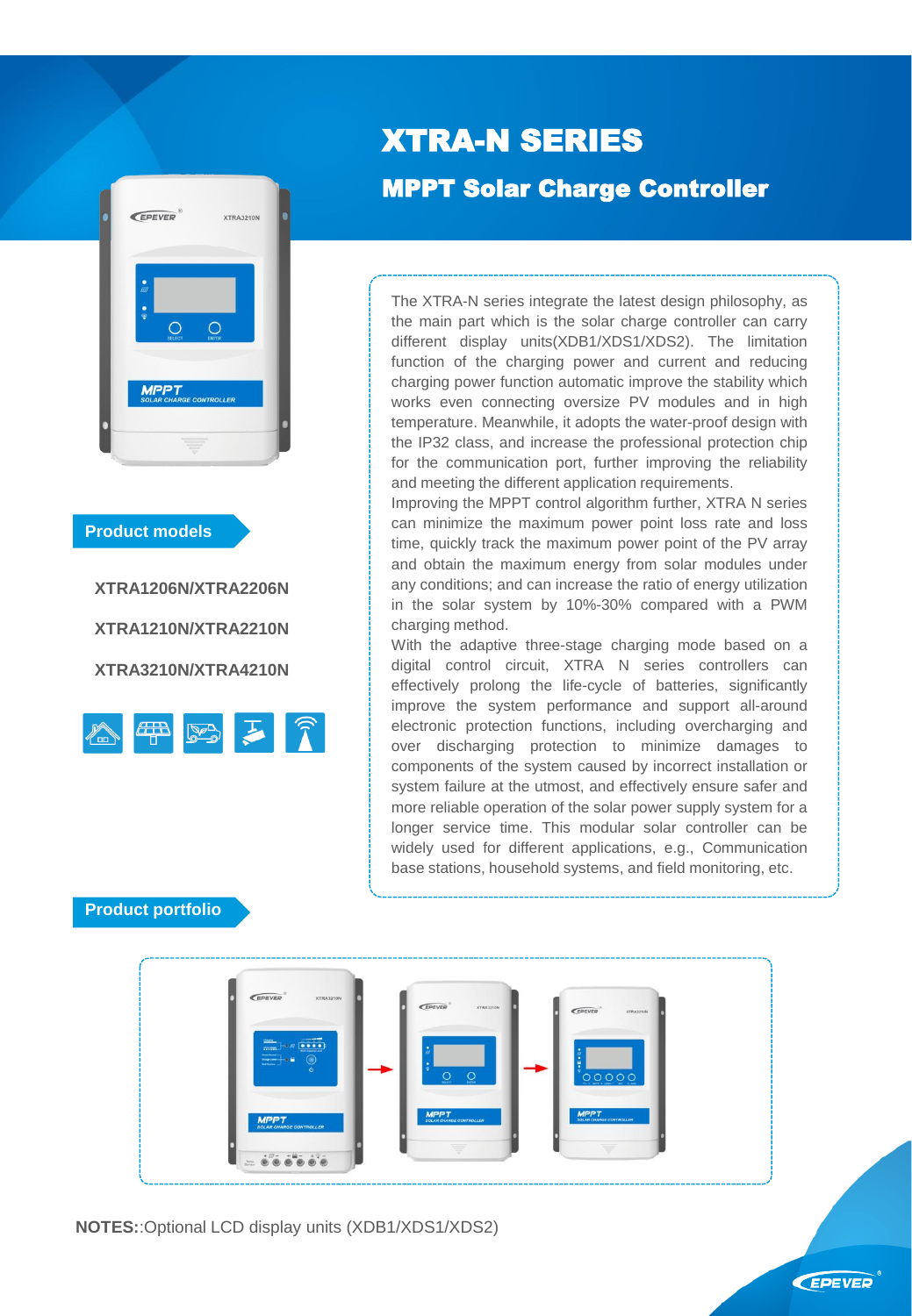

### **Product Features**

- Optional LCD display units (XDB1/XDS1/XDS2)
- Full-load operation without any drop in capacity within the range of working environment temperature
- Dustproof and waterproof design with IP32★class International famous brands of ST and IR's components of high quality and low failure rate are used, which can ensure the product's service life
- The communication port adopts professional protection chip, which can provide 5VDC power supply, and has over-current and short-circuit protection.
- Advanced MPPT technology, with efficiency no less than 99.5%
- Advanced MPPT control algorithm to minimize the maximum power point loss rate and loss time
- High quality components, perfecting system performance, with maximum conversion efficiency of 98%
- Ultra-fast tracking speed and guaranteed tracking efficiency
- Accurate recognition and tracking of multiple-peaks maximum power point
- Automatic limitation of the charging power and current
- Wide MPP operating voltage range
- Compatible with lead-acid and lithium-ion batteries
- Battery temperature compensation function
- Real-time energy statistics function
- Overheating power reduction function
- Multiple load work modes
- With RS-485 communication bus interface and Modbus communication protocol, it is available to meet various communication requirements in different situations.
- Monitor and set the parameters via mobile phone APP or PC software
- Extensive electronic protection

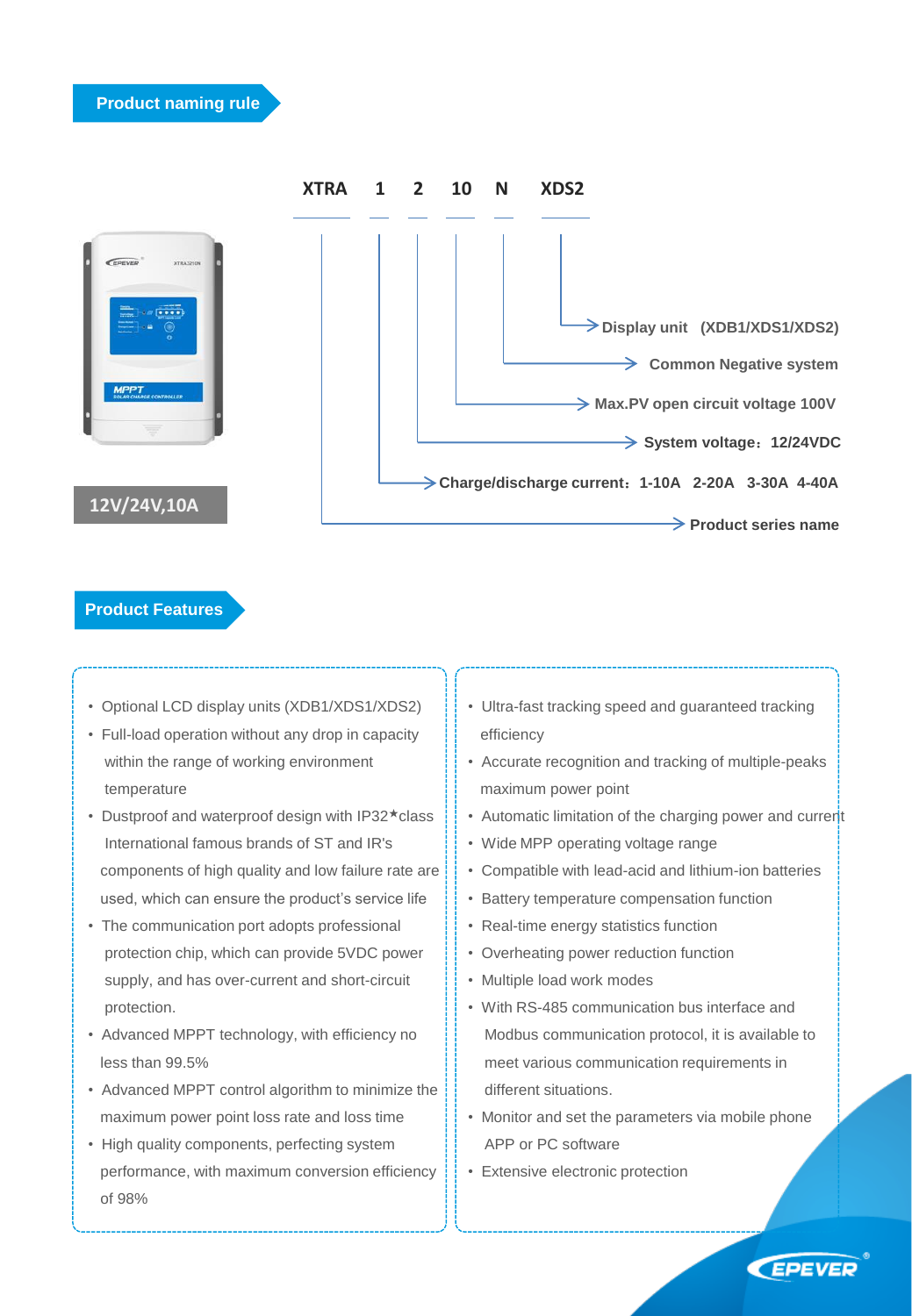#### **Protection**

- PV Over Current protection PV Short Circuit protection
- PV Reverse Polarity protection Night Reverse Charging protection
- Battery Reverse Polarity protection Battery Over Voltage protection
- Battery Over Discharge protection Battery Overheating protection
- Lithium Battery Low Temperature protection Load Short Circuit protection
- 
- TVS High Voltage Transients protection
- 
- 
- 
- 
- 
- Load Overload protection Controller Overheating protection

#### **Accessories**



**Remote Meter(MT50)** Set the controller parameter via the LCD display



Real-time parameter recording of the product through the RS485 communication mode

**Logger (eLOG01)**



**Bluetooth adapter (eBox-BLE-01)** with 2m communication cable ( for the controller with RS485 port )



**WIFI adapter (eBox-WIFI-01)** with 2m communication cable ( for the controller with RS485 port )



**Remote temperature sensor RTS300R47K3.81A** (3m)



**Communication cable CC-USB-RS485-150U** USB to RS485 PC communication cable (1.5m)



**OTG cable**(**OTG-12CM**) Connect the controller to mobile APP

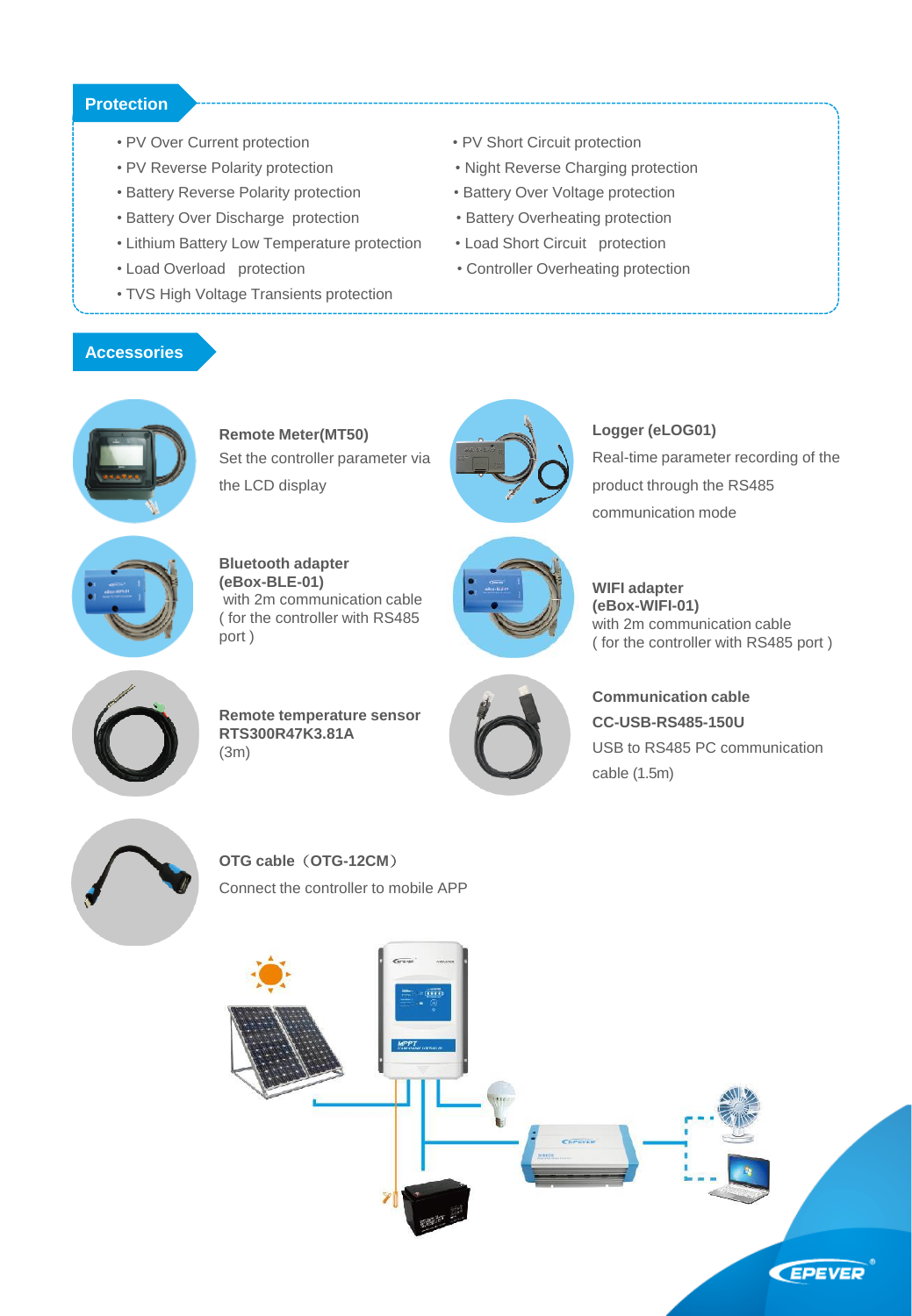#### **Electrical Parameters**

| <b>Item</b>                                           | <b>XTRA</b><br><b>1206N</b>           | <b>XTRA</b><br><b>2206N</b> | <b>XTRA</b><br><b>1210N</b>             | <b>XTRA</b><br><b>2210N</b> | <b>XTRA</b><br>3210N | <b>XTRA</b><br><b>4210N</b> |
|-------------------------------------------------------|---------------------------------------|-----------------------------|-----------------------------------------|-----------------------------|----------------------|-----------------------------|
| System nominal<br>voltage                             | 12/24VDC <sup>①</sup> Auto            |                             |                                         |                             |                      |                             |
| Rated charge current                                  | 10A                                   | 20A                         | 10A                                     | 20A                         | 30A                  | 40A                         |
| Rated discharge<br>current                            | 10A                                   | 20A                         | 10A                                     | 20A                         | 30A                  | 40A                         |
| Battery voltage range                                 | $8\sim32V$                            |                             |                                         |                             |                      |                             |
| Max. PV open circuit<br>voltage                       | 60V <sup>2</sup><br>$46V^{\circledR}$ |                             | $100V^{\circledR}$<br>$92V^{\circledS}$ |                             |                      |                             |
| MPP voltage range                                     | (Battery voltage $+2V$ ) ~ 36V        |                             | (Battery voltage $+2V$ ) ~72V           |                             |                      |                             |
| Max. PV input power                                   | 130W/12V<br>260W/24V                  | 260W/12V<br>520W/24V        | 130W/12V<br>260W/24V                    | 260W/12V<br>520W/24V        | 390W/12V<br>780W/24V | 520W/12V<br>1040W/24V       |
| Self-consumption                                      | ≤12mA                                 |                             |                                         |                             |                      |                             |
| Discharge circuit<br>voltage drop                     | $\leq$ 0.23V                          |                             |                                         |                             |                      |                             |
| Temperature<br>compensate<br>coefficient <sup>4</sup> | -3mV/°C/2V (Default)                  |                             |                                         |                             |                      |                             |
| Grounding                                             | Common negative                       |                             |                                         |                             |                      |                             |
| RS485 interface                                       | 5VDC/100mA                            |                             |                                         |                             |                      |                             |
| <b>USB</b> interface                                  | 60S (Default)                         |                             |                                         |                             |                      |                             |

①When a lead-acid battery is used, the controller doesn't the low temperature protection.

②At minimum operating environment temperature

③At 25℃ environment temperature

④When a lithium-ion battery is used, the system voltage can't be identified automatically.

#### **Environmental Parameters**

| Working environment temperature <sup>*</sup> (100% input and output) | $-25^{\circ}\text{C} \sim +50^{\circ}\text{C}$ (LCD)<br>-30°C $\sim$ +50°C (No LCD) |
|----------------------------------------------------------------------|-------------------------------------------------------------------------------------|
| Storage temperature range                                            | -20 $^\circ\text{C} \sim$ +70 $^\circ\text{C}$ .                                    |
| Relative humidity                                                    | $\leq$ 95%, N.C.                                                                    |
| Enclosure                                                            | $IP32*$                                                                             |

◆Within the range of working environment temperature, the controller can operate under full load ; but when its internal temperature exceeds 81℃,the controller will reduce the charging power automatically.

★3-Dustproof: It can prevent any solid foreign objects with the diameter larger than 2.5mm from invading;

2-Waterproof: When tilted for 15°, it still can prevent any water droplets from immerging.